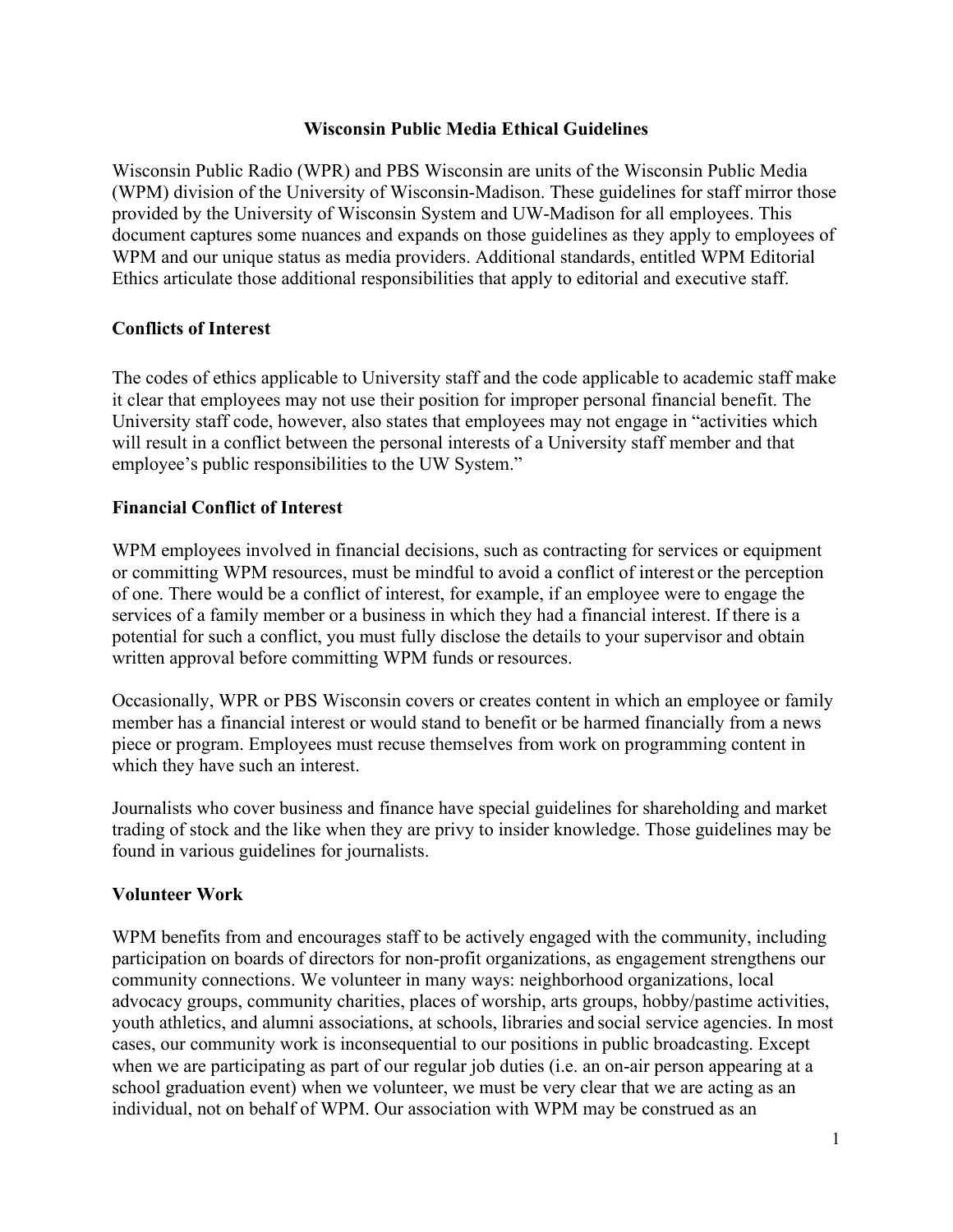endorsement by the organization of an activity. To be certain that these personal commitments do not unacceptably conflict with WPM's public service interests you must confer with your supervisor in advance of becoming involved.

Beyond volunteer work, we are occasionally asked to serve on a board, sometimes because our position in public broadcasting is advantageous to that organization. Here, the same principles apply as for other potential conflicts of interest, especially if you are asked to serve on the board of a partisan or advocacy organization. Those working in journalism and public affairs programming and senior executives may not serve on boards of partisan organizations or those that lobby for partisan public partisan issues. For most staff, it is expected that you let your supervisor know of your prospective candidacy for a board. Journalists and senior executives must review individually and with supervisors, the activities of organizations and prospective public policy positions they may take before they may be approved to serve on such boards.

# **Outside Professional Employment**

The University does not discourage employees from outside employment or involvement with other organizations. However, employees should refrain from outside professional activities that create potential problems, such as:

- interfering with your WPM performance
- having an impact on other employees
- negatively affecting WPM's reputation or credibility
- using WPM resources
- using WPM contacts or clients to the detriment of the organization
- competing with WPM
- representing a conflict of interest with outside parties

The UW has an annual self-reporting process of disclosure that may (after the fact) cover many staff and situations. It is your individual responsibility to consult with your supervisor if there is any possibility that such work may represent a conflict with WPM interests.

Journalists have special obligations regarding outside work and those considerations are covered in various professional guidelines.

## **Corporate Board Memberships**

Staff may serve on corporate boards with the same guidelines noted above. Journalists must be very cautious about such service as WPR/PBS Wisconsin programming may at times present information that is counter to the interests of various corporate entities. Such a circumstance could cause the average person to question the editorial independence of those on the company's board. Journalists and senior executives should generally avoid service on corporate boards and must review prospective service with their supervisor.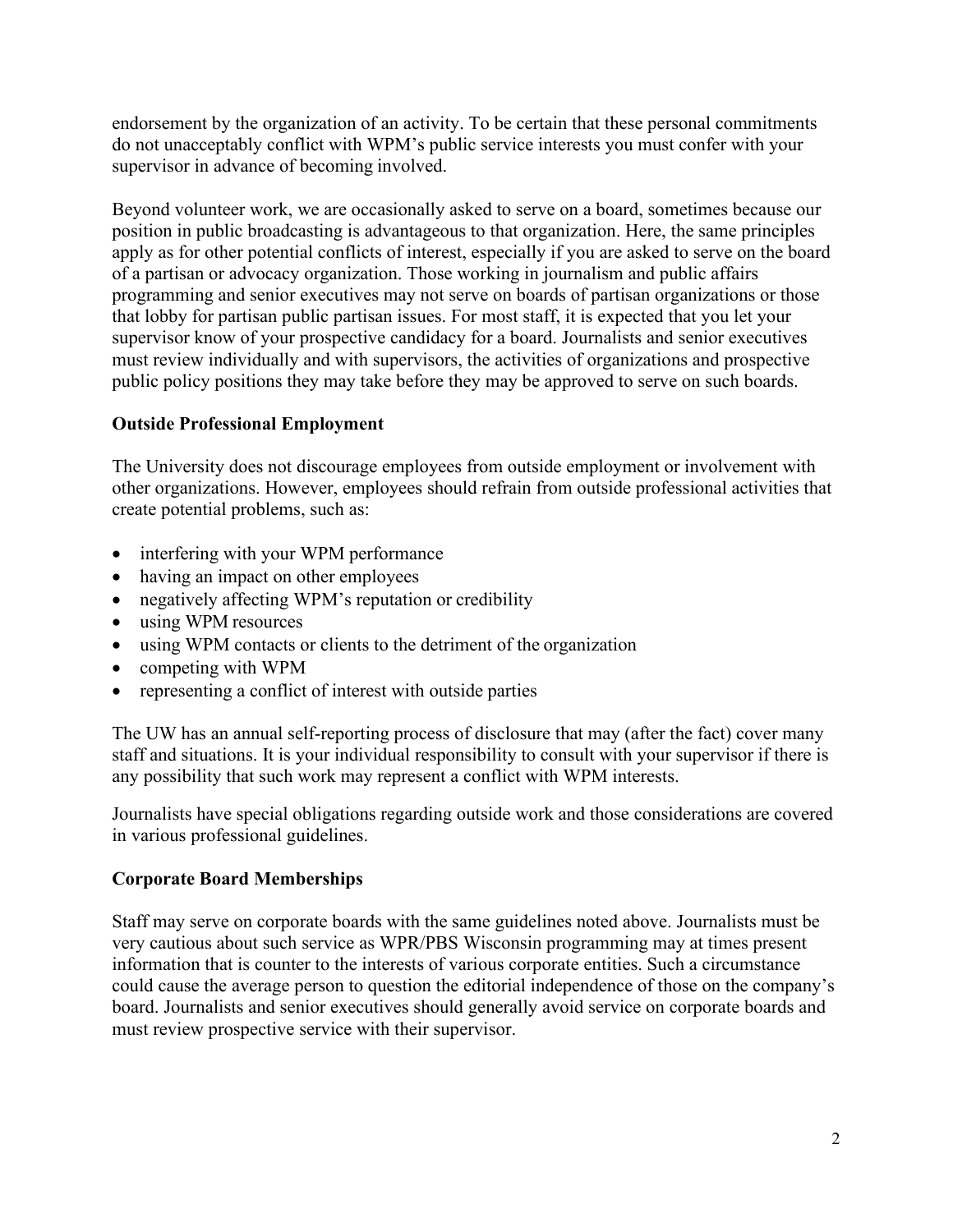### **Use of Personal Social Media**

Social networking sites, such as Facebook, Instagram and Twitter, have become an integral part of everyday life for millions of people around the world. The line between private and public activity has been blurred by these tools; information from your Facebook page, your blog entries, and your tweets - even if you intend them to be personal messages to your friends or family - can be circulated beyond your intended audience. This content, therefore, represents you and WPM to the outside world as much as a news story or talk show does. As in all of your work, the guidelines described in this document should guide you in your use of social media.

Recognize that everything you write or receive on a social media site is public. Any blog, comment or "Facebook like" may be widely seen. Anyone with access to the internet can get access to your activity on social media sites. And regardless of how careful you are online, your professional and your personal life overlap.

As noted above, some activities may be especially problematic for senior executives and employees with responsibility for editorial content – particularly politically charged content – where fairness and the perception of independence and fairness are required. First and foremost we should do nothing that could undermine our credibility with the public, damage WPR/PBS Wisconsin's standing as an impartial source of information, or otherwise jeopardize our reputation.

Journalists and senior executives may not advocate for political or other polarizing issues online. This extends to or using social media in any form (including your Facebook page or a personal blog) to express personal views on a political or other controversial issue that you could not include for WPR/PBS Wisconsin broadcast or online publication. The exception for this is the "living room" rule: we are all free to discuss and explore any issue in our homes, with our family and friends. Private communications using personal technology and taking place behind security firewalls (e.g., person to person text, or e-mail-or a private message in Facebook) are the electronic equivalent of your living room.

The terms of service of a social media site apply to what you post and gather on that site. The terms might allow for material that you post to be used in a different way than you intended. Also, your simple participation – "friending" or "liking" – in some online groups could be seen to indicate that you endorse their views and used inappropriately.

Social networking websites may offer opportunities for research related to public policy issues or public representatives. For example, a state representative's webpage may provide an effective resource for understanding their policy positions, travel calendar, etc. Joining online groups may help us gather journalistic information, but we must use caution in making sure to have a balance in "friends" enlisted in research efforts (ex: Recall Governor Smith Facebook group and I support Governor Smith Facebook group.) Care must be taken that participation in such sites does not inadvertently create a perception of affiliation with candidates or those holding office, political parties, etc.

And a final caution - when in doubt, consult with your supervisor.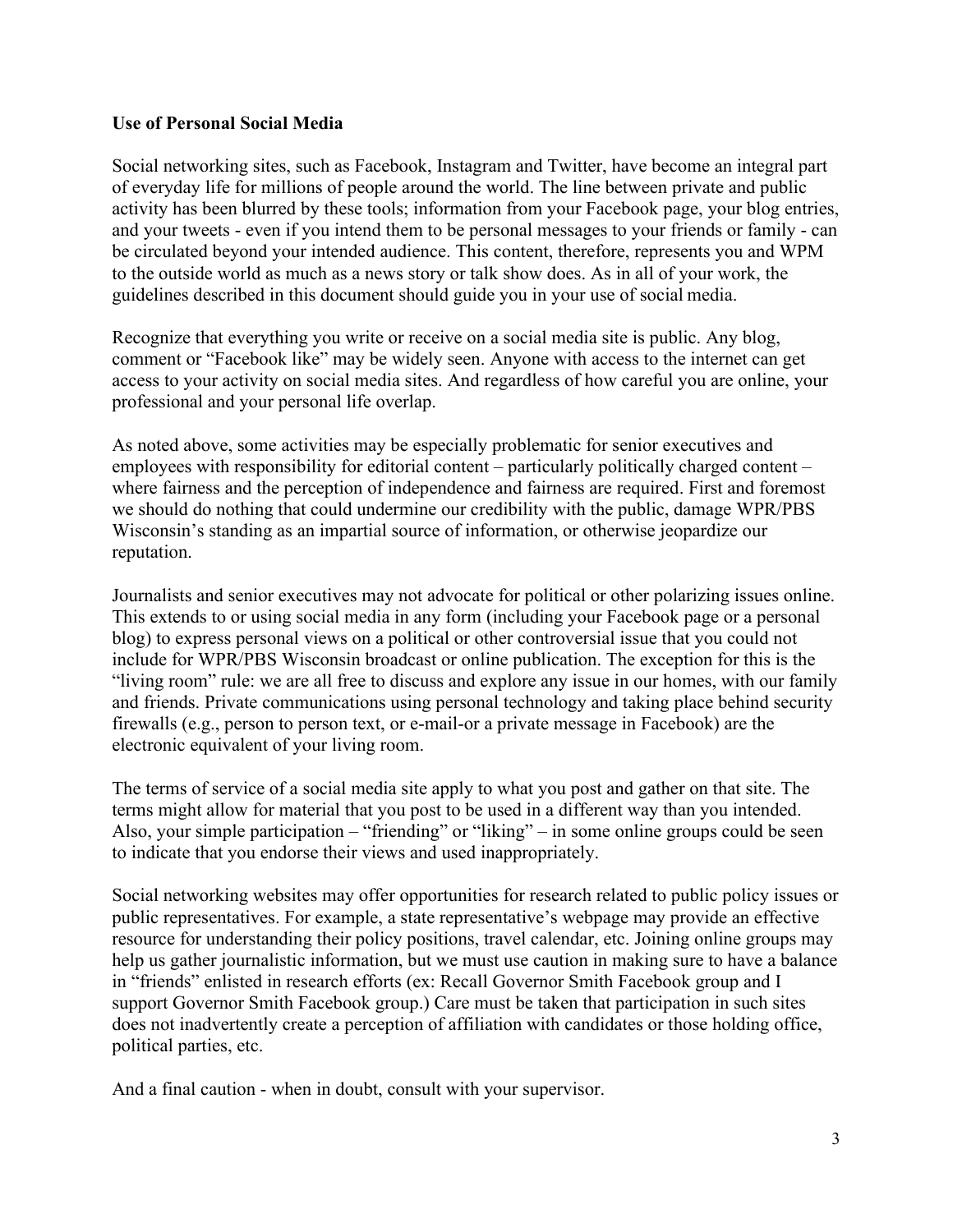When posting messages to any work-related or industry-related website or to an internet chatroom or listserv, remember that others may interpret your opinion as WPM's official position, since your e-mail address has "WPR/PBS Wisconsin" in it. Think carefully about what you say and how it might impact our organization.

Don't use public broadcasting social media, e-mail systems or fax machines to send or forward messages which you would not want to see published on the front page of the newspaper with your name, and WPM's name, attached to them. Inappropriate messages include those that might be construed to be in bad taste, or which express personal political points of view, or which express opinions that would be considered inappropriate if assumed to be condoned by WPM. Email communication sent on University computers or networks or bearing a University-issued email address is subject to open records requests and may become public.

Social media is a very dynamic ecosystem so we will continue to revise these guidelines.

# **ETHICS OF FUNDRAISING FOR PUBLIC MEDIA**

# **Separation Between Donors and Content Production**

As public broadcasters and as recipients of charitable giving for much of our income, we must scrupulously observe ethical guidelines related to fundraising and our donors.

While good program ideas or other good content may come from any source, under no circumstances will WPR/PBS Wisconsin allow undue or inappropriate influence on our content from any quarter, particularly including funders. Under no circumstances would WPR/PBS Wisconsin accept a gift or corporate sponsorship with the expectation that the funding provided would give a donor or underwriter influence over content decisions or other station activities. This practice, whether intended to encourage or inhibit our work on any topic would undermine the very fabric of our work as public media providers. We accept funding for general operations and funding for specific projects; we do not accept funding with "strings attached" related to the creation or subversion of content or other editorial functions. We place a strong "firewall" between fundraising and content so that it is free from donor influence.

News and public affairs content may not be funded by organizations with a vested interest in the content created or the appearance of an interest. This prohibition to news coverage generally extends to other content areas although in the rarest of circumstances WPR/PBS Wisconsin might find that "policy opponents" might jointly fund a program about a public policy issue. An example might be that the Wisconsin Education Association Council, and, Wisconsin Manufacturers and Commerce association might jointly fund a forum on education policy.

# **Payola and Plugola**

In accordance with federal law and guidelines set down by the Federal Communications Commission (FCC), public broadcasting prohibits the practices known as "payola" and "plugola."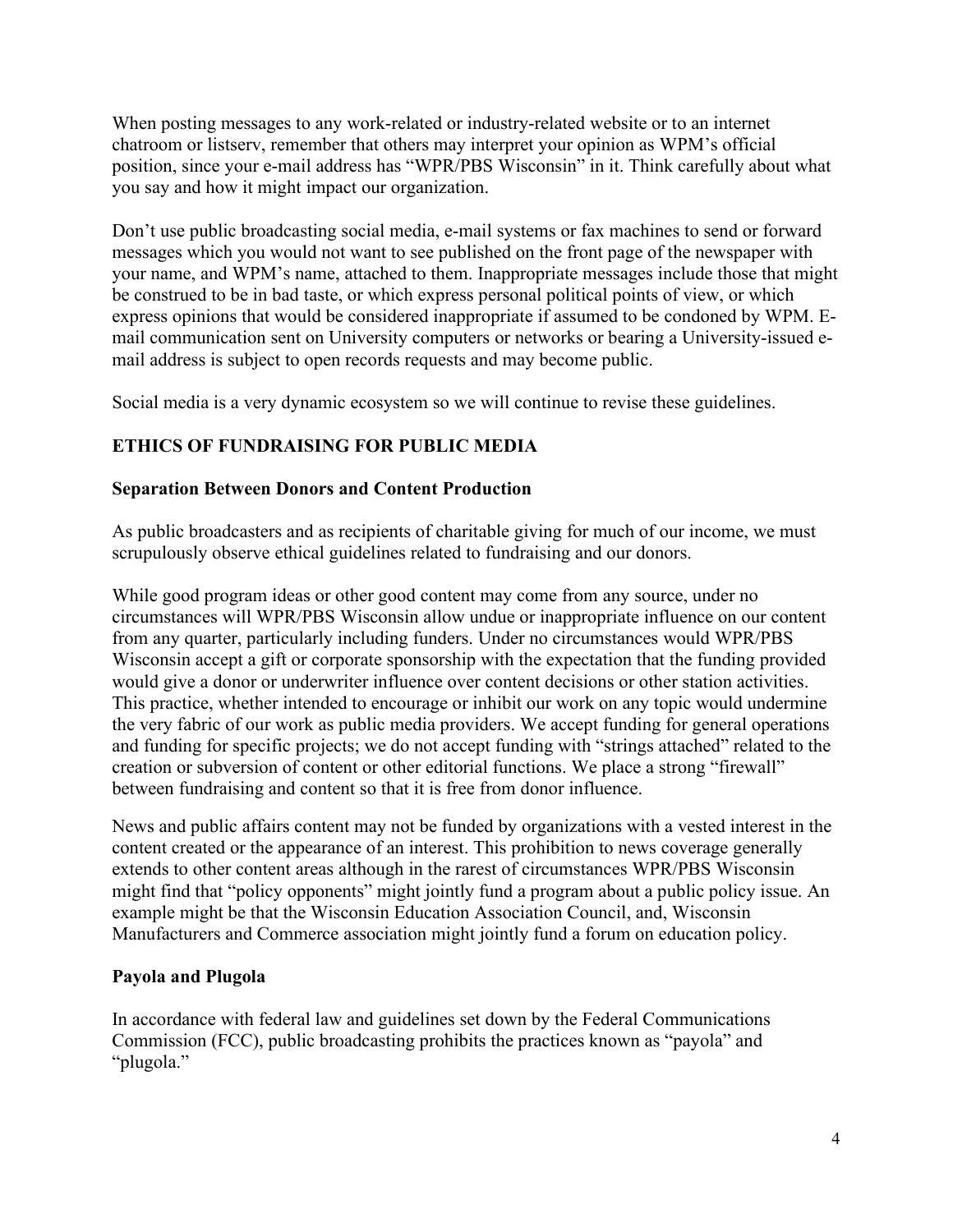Employees are prohibited from receiving money, services or other valuable consideration for the broadcast of any matter over the station. Violators may be fined, imprisoned, or both and may have their appointment terminated. The selection of music and other creative elements and the selection of guests or individuals or groups (or their work) to be featured, the use of scenic properties and the inclusion in programs of any identification of commercial products or services and their trade names or slogans must be dictated only by the requirements of the program itself.

Station employees may not broadcast matter that directly or indirectly promotes goods, services or works in which the employee (or their immediate family) has a financial interest, without third-party review and without disclosing that financial interest to the station. Violators may be dismissed from their job. Any prospective conflict of interest must be reported to your supervisor.

# **Content Vetting**

Employees with responsibility for editorial content have a duty to vet, to the extent possible, any independently produced material that we air or post. Employees should assure there are no conflicts of interest between the producer and the content, or the in the content itself, that might damage the integrity of WPR/PBS Wisconsin. Generally, programs from established, reliable sources have already been reviewed for editorial content; for example, *All Things Considered* or *Frontline*.

## **Donor Considerations**

Donors are our lifeblood; we strive to build and sustain relationships with our donors, maintaining their confidence and trust that their gifts are used appropriately. We accept only those gifts that comply with WPR/PBS Wisconsin's mission, values and editorial practices and reserve the right to decline gifts that don't meet this threshold. It is critical that we respect our donors and that we are transparent in our fundraising practices and use of their gifts.

To be ethical fundraisers, we work to:

- understand each donor's intent in giving
- comply with donors' wishes in how their gifts are used
- make clear the boundaries between funders and content creation
- protect donor privacy
- appropriately thank and acknowledge our donors
- disclose to the public the names of donors who make gifts targeted to specific projects

For many donors the simple act of giving is considered personal information. In soliciting and receiving contributions we, by necessity, have access to certain personal information about donors, and we have specific guidelines for how we gather, store and share that information. Except as required by law we do not share information internally or externally about the public broadcasting membership or gift amounts of members. Among WPR/PBS Wisconsin fundraising staff, we share donor information on a "need to know" basis.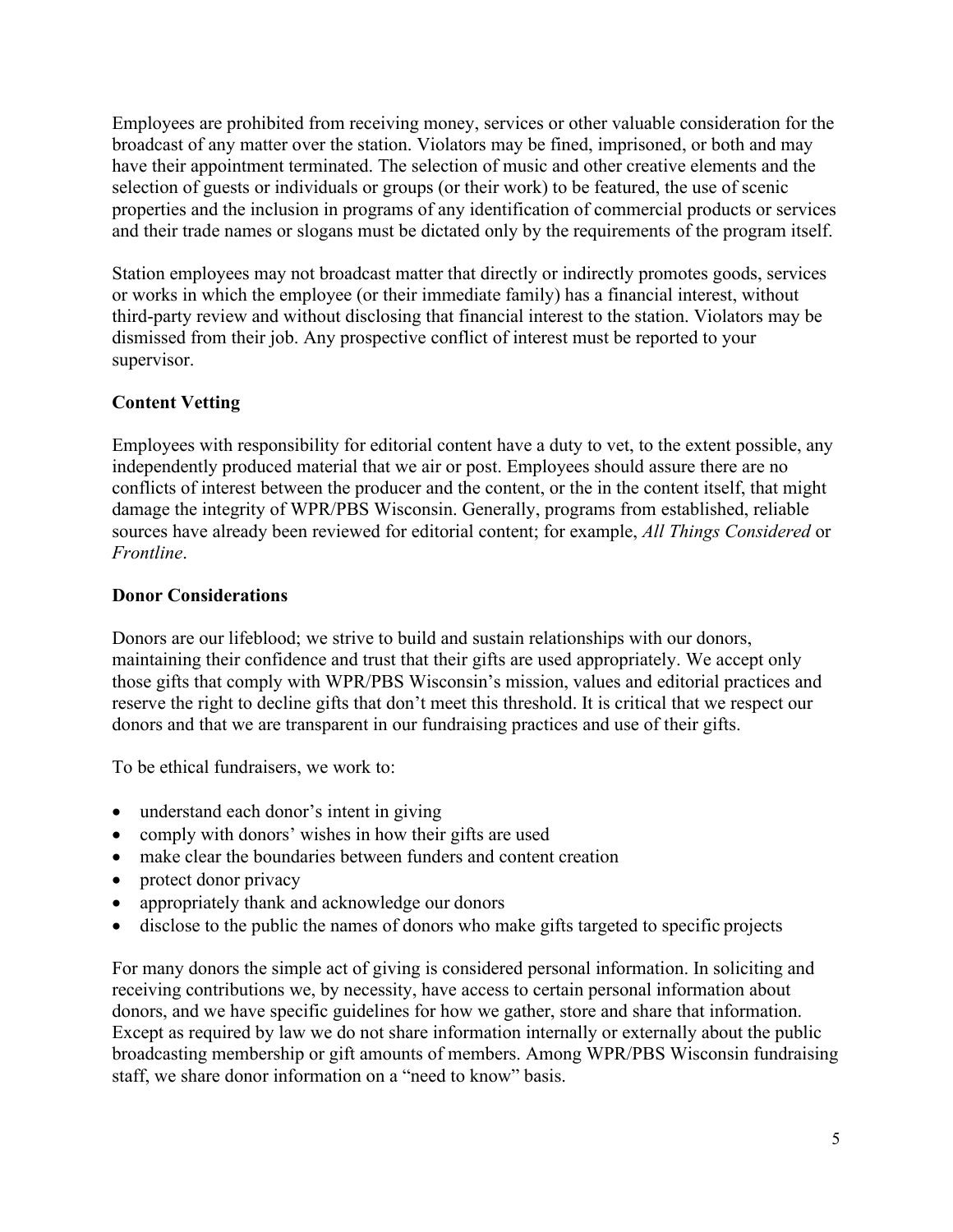Unless there is a clear, compelling work-related reason for doing so, it is inappropriate to share donors' names or gift information in general conversation. While we want staff and the public to know that donors make significant investments in public broadcasting, those messages need to be consistent with the interests and preferences of the donors, whether those messages are published or in conversations with friends or acquaintances. Also, it is not appropriate to talk to others inside or outside our organizations about donors' capacity to give or the fact that someone doesn't give or that someone declined to contribute.

We do, however, disclose our major donors, corporate sponsors and grantors on the air, online and in various publications. You can use public information as a guide. If a donor is listed in our program guide, annual report or a press release, this is public knowledge and safe to share with others. Many donors allow us to recognize them as donors but prefer us not to mention their gift amount. We respect these donors' wishes to the extent allowable by the FCC and Corporation for Public Broadcasting (CPB), i.e. public file requirements. Because we want the public to recognize that funders' donations do not influence our content, we rarely accept donations from funders who wish to remain anonymous, and then only preserve anonymity within FCC. CPB and legal restrictions.

WPR/PBS Wisconsin retain and exercise the right to decline gifts for a variety of reasons. Gifts that might appear to be intended to influence content decision, those that might create an unacceptable association (i.e. Ku Klux Klan as an underwriter) and gifts that may bring administrative challenges or financial risk (certain types of real property, gifts with high costs of managing) may be rejected. If a gift is accepted then those restrictions or designations proposed by a donor will in all cases be honored. Not every gift offer is in WPR/PBS Wisconsin's best long-term interests. Fundraisers and management must consider the long-term impacts of prospective gifts as well as their immediate benefits in considering gift options with donors and eventual gift acceptance.

Sometimes our personal service to our community organization involves fundraising, which is generally an appropriate activity for most staff. Can a person closely identified with public broadcasting in a public role fundraise for another organization? Senior managers and fundraising staff should exercise good judgment about prospective fundraising efforts for other organizations. Other staff may have more leeway. Rummage sales, selling raffle tickets and the like are usually fine; however, organizing fundraisers, benefits and soliciting funds in general, and in particular for partisan or advocacy groups could have potential conflicts of interest.

Consultation with supervisors about prospective conflicts over external fundraising activities can help clarify whether such work is appropriate to your role at WPM. Our default should always be to consult with supervisors before committing to such activities.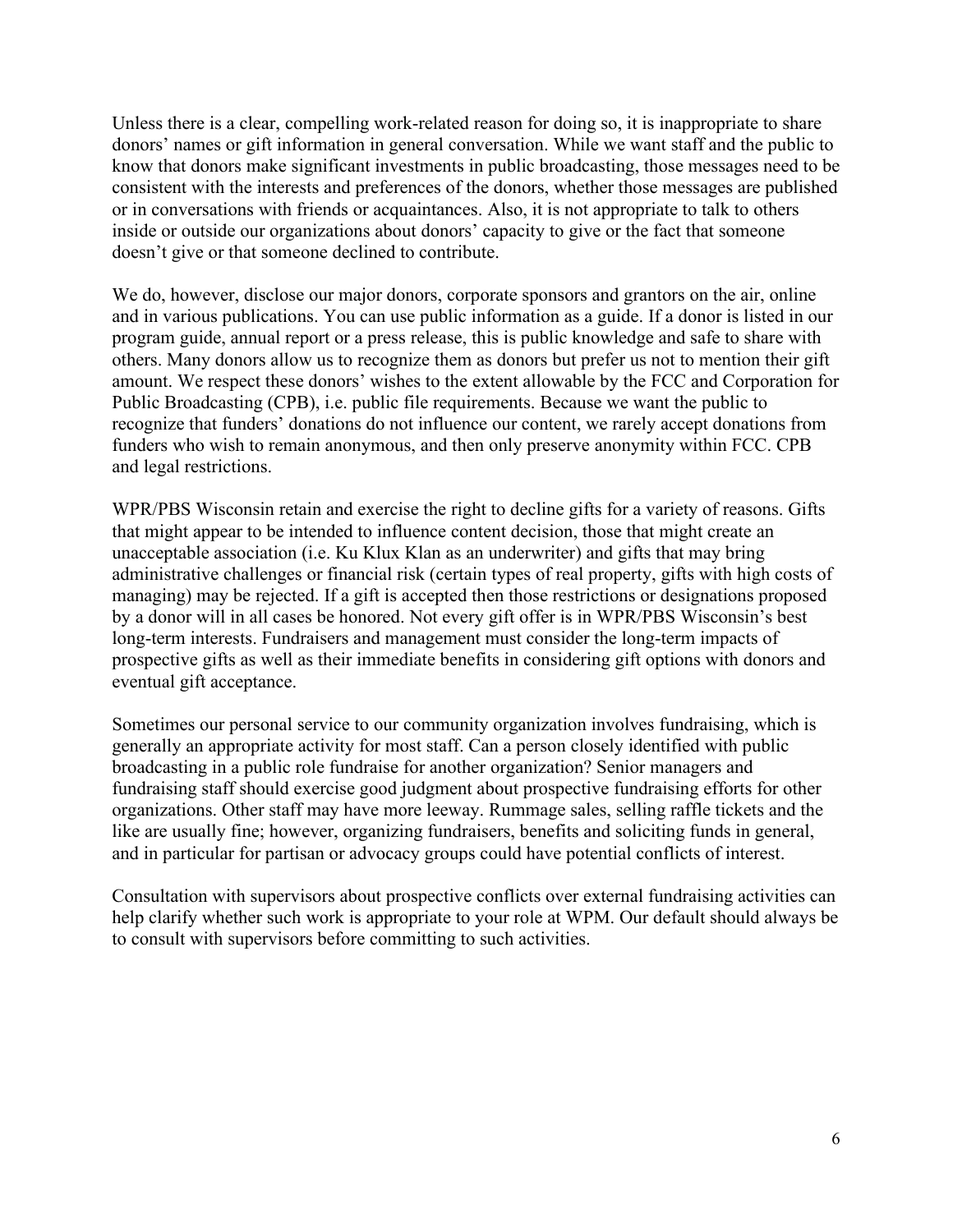# **POLICIES RELATED TO ETHICAL WORK PRACTICES**

## **Non-Business Use of Public Broadcasting funds**

All public broadcasting funds are to be used for authorized professional activities only. Under no circumstances may funds or facilities be used for illegal or unethical purposes. Restricted or designated funds, particularly those provided by donors will be used for their stated purpose.

## **Personal Use of WPM Equipment, Facilities and Supplies**

WPM employees have access to equipment, facilities and supplies for their use in carrying out WPM's educational and public service mission. The list includes all production equipment, telephones, station or fleet vehicles, photocopy and fax machines, computers, computer-related networks (such as e-mail, PBS Connect and access to the internet), meeting rooms, stationery and office supplies.

Since these are all the property of WPM, employees are expected to use them responsibly and ethically for organizational business purposes and not for private/personal financial gain or employment. "Incidental" personal use of computers is permitted by UW policy/practice; professional judgment should guide staff use of these resources.

There are times when incidental personal use of some technical equipment, facilities and supplies is permitted, such as a brief phone call to a family member or a doctor, a quick e-mail to a friend, or limited web browsing. But employees should take care that these "off-task" activities do not adversely affect their own or their co-workers' performance or improperly represent WPM to the public. Many of these communications, particularly faxes and e-mail, carry a label that identifies WPM as the source. It is important that the content of each communication be carefully considered so that WPM is not associated with a subject that is ethically questionable or contrary to our mission.

## Some examples:

- Letterhead must be used only for business and not for personal matters of any kind.
- Using desktop computers to access the internet must be limited to business purposes with only "incidental" personal use.
- Political activity at work is prohibited. For employees whose job responsibilities do not preclude public political activity, that activity is still prohibited in the workplace and with University property (laptops, cell phones, etc.) Examples include signing petitions, including e-petitions, soliciting signatures, posting political notices, calling or e-mailing an appointed or elected representative or their staff or using copiers to duplicate materials for a cause or a candidate.
- WPM web accounts should not be used for any personal posting.
- Faxing a personal document needed by your insurance company may be OK but faxing a cartoon to a friend is not. Fax and other communications identify WPR, PBS Wisconsin or WPM as their source.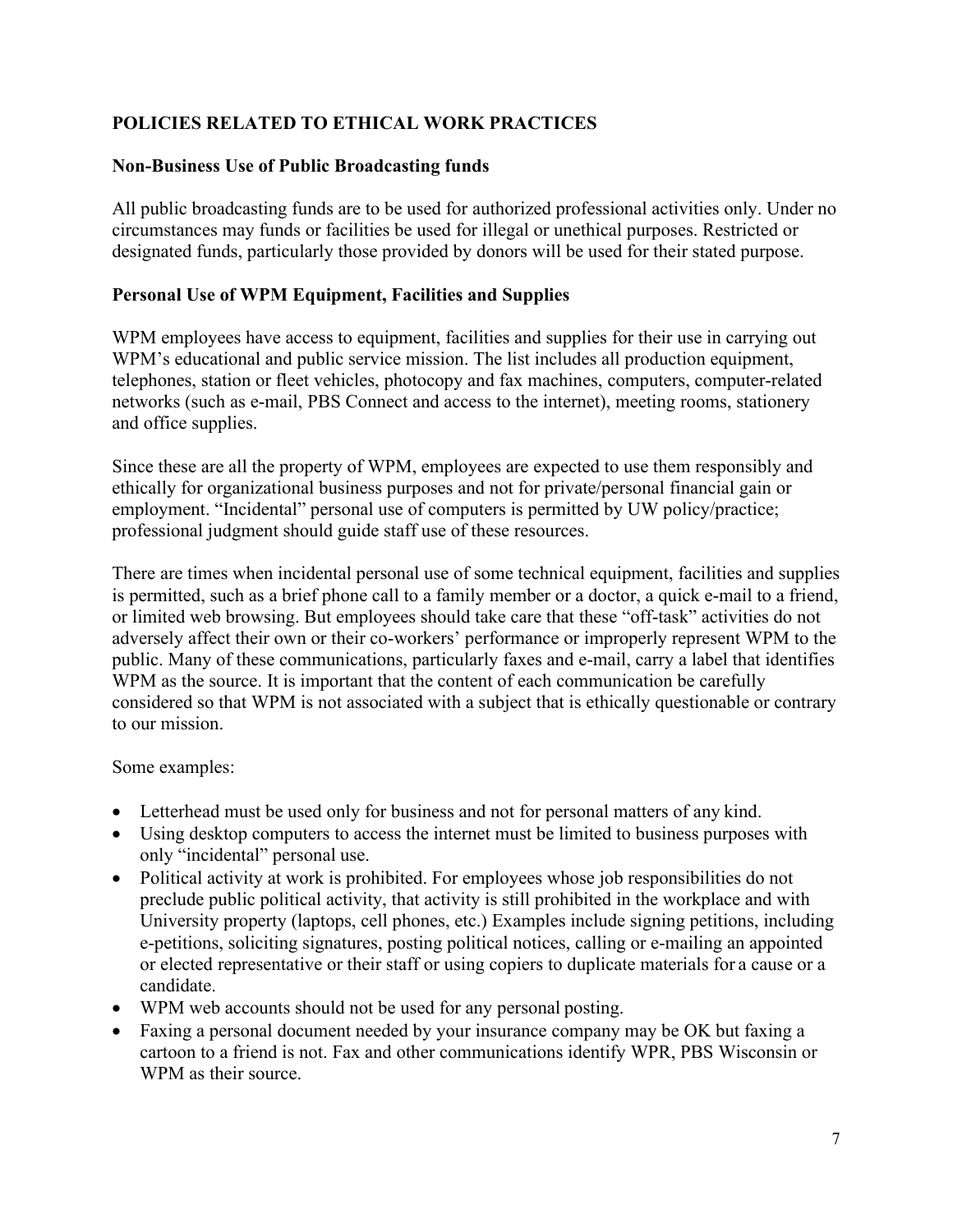- Don't phone in your personal opinions to a radio talk show from your desk or business cell phone; such comments should be made as a private citizen on a private phone line.
- If you attach a tag or "branding" message to your signature at the end of a workplace e-mail (including any e-mail from elsewhere if using University e-mail domain names), it should be in keeping with WPM's educational mission.
- When you forward an e-mail internally or externally, it carries with it the names of all those who previously received it. Think carefully about whether you want that list of names in circulation.

# **Nepotism and Intimate Relationships**

WPM staff may not participate, formally or informally, in the decision to hire, retain, promote or determine the salary of a member of their immediate family or household, or to anyone with whom they are intimately involved. If you are in a position with potential to become involved in such a decision, you must disclose it to your supervisor and to the WPM's Human Resources Director. Potential conflicts can and will often be resolved by assigning hiring and supervisory responsibilities to an alternate supervisor. Employee contributions to family member performance evaluations must be reviewed and affirmed by a third-party supervisor.

"Intimate relationships" include close personal relationships that would make it difficult to be equitable and objective in making management decisions or might appear to others to make it difficult to be equitable. WPM will neither advantage, nor disadvantage prospective vendors, contractors nor job applicants because of intimate relationships. Disclosure of such relationships at the outset of any professional interaction is required.

## **Ownership of WPM Work Product**

All products of employees' work (including, but not limited to, production materials, ancillary projects, online content, outreach materials, development of "creative" content, etc.) and administrative records created by employees as part of their work assignments are the sole property of WPM. The disposition of these materials will be determined by department managers in consultation with the Director of Radio or Director of Television. Award submissions and awards received are to be based on the workplace, not the individual involved.

## **Receipt of gifts**

Staff may not accept money or anything of value if the payment could reasonably be expected to influence official actions or could be viewed as a reward for any official action or inaction or could be interpreted as influencing their decisions related to their work.

Nominal gifts (T-shirts, mugs, books, trinkets and the like), particularly at holiday time or those distributed at professional meetings are a common practice within our industry. These may be accepted. Similarly, within state and University guidelines, accepting professional hospitality (e.g., a modest meal) from a vendor, client or donor is acceptable, but cannot influence, or appear to influence your decisions. If you are offered a substantial gift from a vendor, client, donor, or other business associate, you must notify your supervisor about the offer and relevant